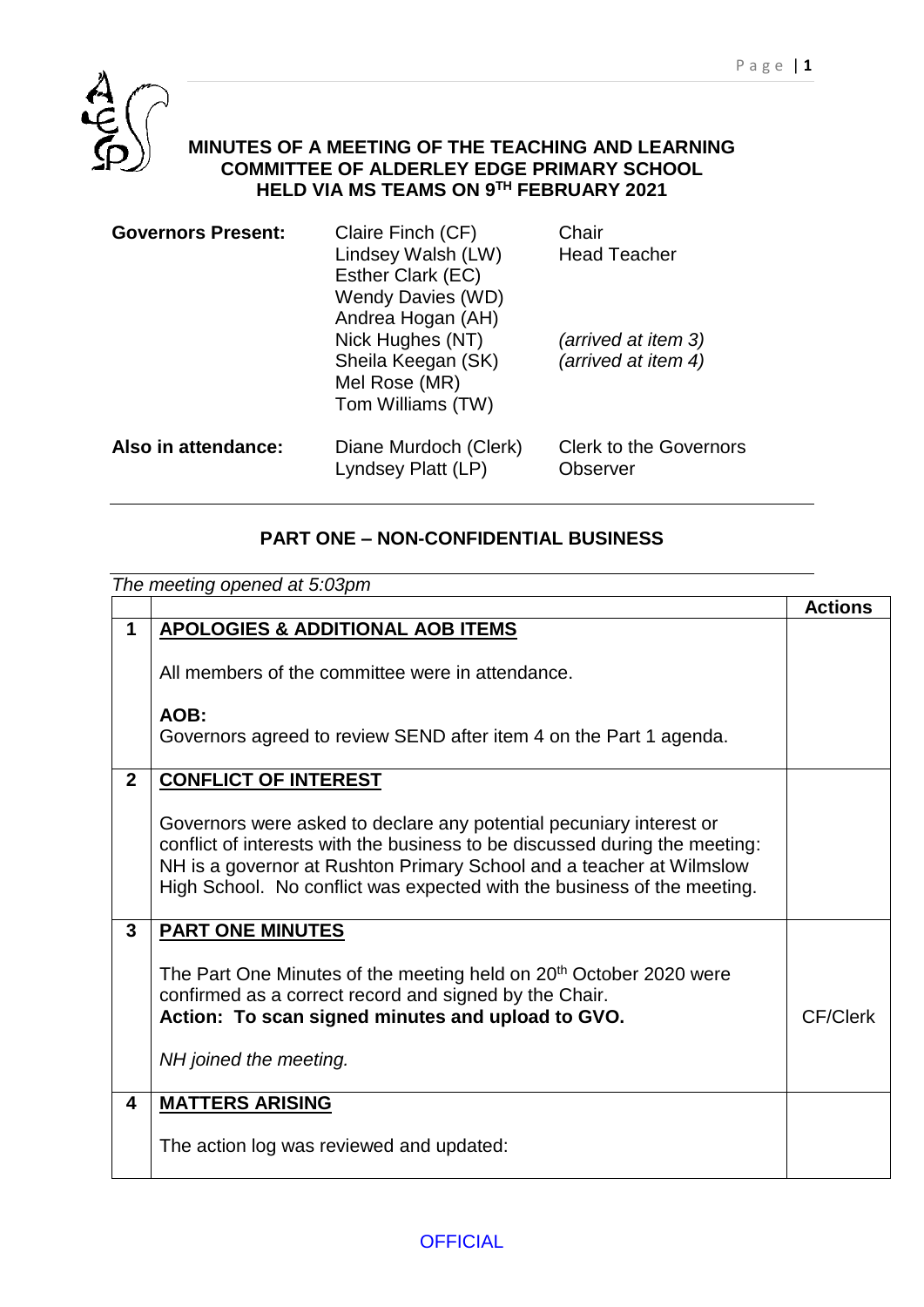|   | School Development Plan (SDP)                                                                                                                           |            |
|---|---------------------------------------------------------------------------------------------------------------------------------------------------------|------------|
|   | Governors were advised that the SDP had been updated to include items                                                                                   |            |
|   | on Remote Learning and the Covid-19 Catch Up Premium.                                                                                                   |            |
|   | Action: To review the updated SDP via GVO.                                                                                                              | All G'nors |
|   | All other actions had either been completed or were carried forward.                                                                                    |            |
|   | SK joined the meeting.                                                                                                                                  |            |
|   | <b>SEND Update</b>                                                                                                                                      |            |
|   | The SEND link governor had held a virtual link visit with the school                                                                                    |            |
|   | SENDCO on 18th November 2020. Governors were advised that there<br>was currently a 50-week waiting list for Speech and Language Therapy                 |            |
|   | (SALT) and this could have a detrimental effect on future learning. Some                                                                                |            |
|   | of the Catch-Up Premium had been allocated to address the gap in SALT                                                                                   |            |
|   | provision and the school had purchased the services of 'Speech Leap' (an                                                                                |            |
|   | independent SALT company) for Reception and KS1 pupils.                                                                                                 |            |
|   | Q: Can 'Speech Leap' be provided remotely?                                                                                                              |            |
|   | A: The provision had started last week, and some pupils were accessing it                                                                               |            |
|   | whilst in school, others accessing it remotely and some were receiving                                                                                  |            |
|   | home visits.                                                                                                                                            |            |
|   | Staff were being signposted to SEND training and all had been proactive in                                                                              |            |
|   | seeking out and attending training.                                                                                                                     |            |
|   | All EHCP pupils were in school with the exception of one pupil who was                                                                                  |            |
|   | receiving bespoke curriculum provision at home.                                                                                                         |            |
|   |                                                                                                                                                         |            |
|   | Dyslexia support was on hold until all pupils had returned to school when                                                                               |            |
|   | Year 6 would be prioritised in readiness for transition to high school. A<br>meeting would be held with the high school this week regarding transition. |            |
|   | The school had submitted an EHCP plan for a Year 6 pupil.                                                                                               |            |
|   |                                                                                                                                                         |            |
|   | Governors noted that the school continued to work hard to meet the needs<br>of pupils and thanked the SENDCO for her hard work.                         |            |
|   |                                                                                                                                                         |            |
| 5 | <b>EYFS CURRICULUM</b>                                                                                                                                  |            |
|   |                                                                                                                                                         |            |
|   | LP gave a presentation to governors on the new Early Years Foundation<br>Stage Statutory Framework (EYFS). The school was an early adopter of           |            |
|   | the new framework which would become statutory in September 2021.                                                                                       |            |
|   |                                                                                                                                                         |            |
|   | Governors noted that under the new framework the Early Learning Goals<br>(ELGs) for Reception pupils had been revised. The 'exceeded' criteria for      |            |
|   | Reception had been removed. At the end of the Reception year, pupils                                                                                    |            |
|   | would be assessed as 'ready' or 'not ready' for Year 1.                                                                                                 |            |
|   |                                                                                                                                                         |            |
|   | Q: What would happen to pupils assessed as 'not ready' for Year 1?                                                                                      |            |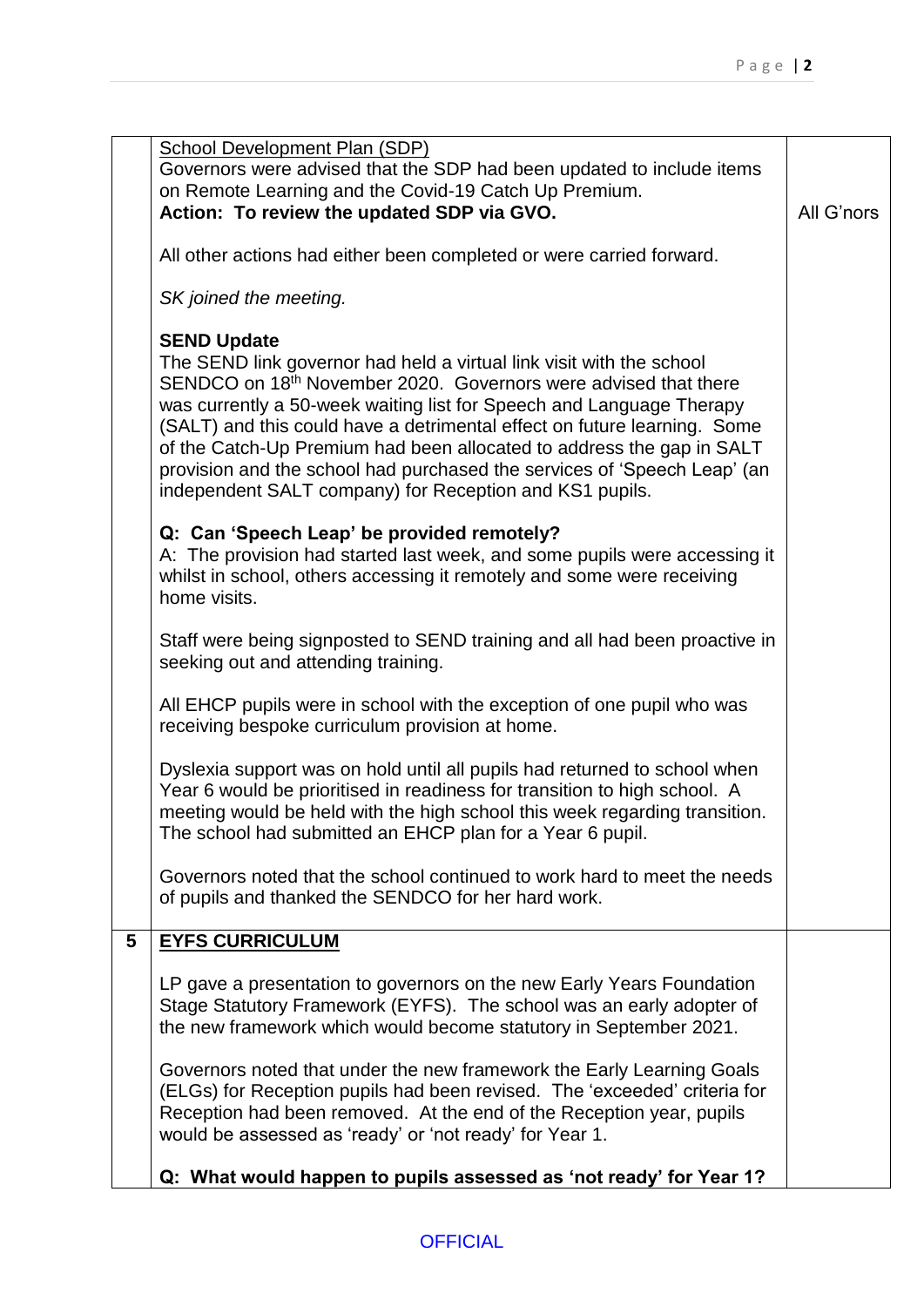|   | A: There were 17 areas of learning under the new EYFS and 12 out of the<br>17 must be met in order for a pupil to have 'a good level of development'.<br>The school would assess in which aspect(s) pupils were 'not ready' and<br>provide additional support.                                                                                                    |                  |
|---|-------------------------------------------------------------------------------------------------------------------------------------------------------------------------------------------------------------------------------------------------------------------------------------------------------------------------------------------------------------------|------------------|
|   | Q: When considering pupil progress, is the pupil's month of birth<br>taken into account?<br>A: Yes, it is considered, but this is child specific. Some summer born                                                                                                                                                                                                |                  |
|   | pupils are not affected.<br>Q: From a data point of view, if a pupil is judged as 'ready' or 'not<br>ready', does this have a knock-on effect on expectations throughout<br>the school?                                                                                                                                                                           |                  |
|   | A: The data is not published and is used in school only.<br>The expectations under the previous EYFS framework had now been<br>pushed down to pre-school pupils. Currently pre-schools were still<br>providing the previous EYFS curriculum which would result in the current<br>pre-school cohort missing out on the 3-4 year old part of the new<br>curriculum. |                  |
|   | Q: Would this be an issue for pupils who don't attend a pre-school?<br>A: This has always been an issue for pupils who don't access a pre-school<br>and the school has strategies in place to address this.                                                                                                                                                       |                  |
| 6 | <b>GOVERNOR LINK REPORTS</b>                                                                                                                                                                                                                                                                                                                                      |                  |
|   | The following link visits had been completed and reports were available on<br>GVO:                                                                                                                                                                                                                                                                                |                  |
|   | Science<br>The school had started working towards the Science Quality Mark in 2018<br>and it was expected that this would be achieved. Staff had worked very<br>hard and science was a high priority in the school.                                                                                                                                               |                  |
|   | <b>Music</b><br>Specialist music teachers continued to attend school and pupils enjoyed<br>the lessons which included movement and wellbeing. It was felt that the<br>new music curriculum needed time to embed to assess its impact.                                                                                                                             |                  |
|   | <b>Governor Comment:</b> The music curriculum should be retained as it was<br>encouraging pupils to engage with the world around them.                                                                                                                                                                                                                            |                  |
|   | Link visits had taken place for Design & Technology and Modern Foreign<br>Languages in November 2020 and reports would be uploaded to GVO for<br>review.                                                                                                                                                                                                          |                  |
|   | Action: To upload link visit reports to GVO for comment by<br>governors.                                                                                                                                                                                                                                                                                          | CF/All<br>G'nors |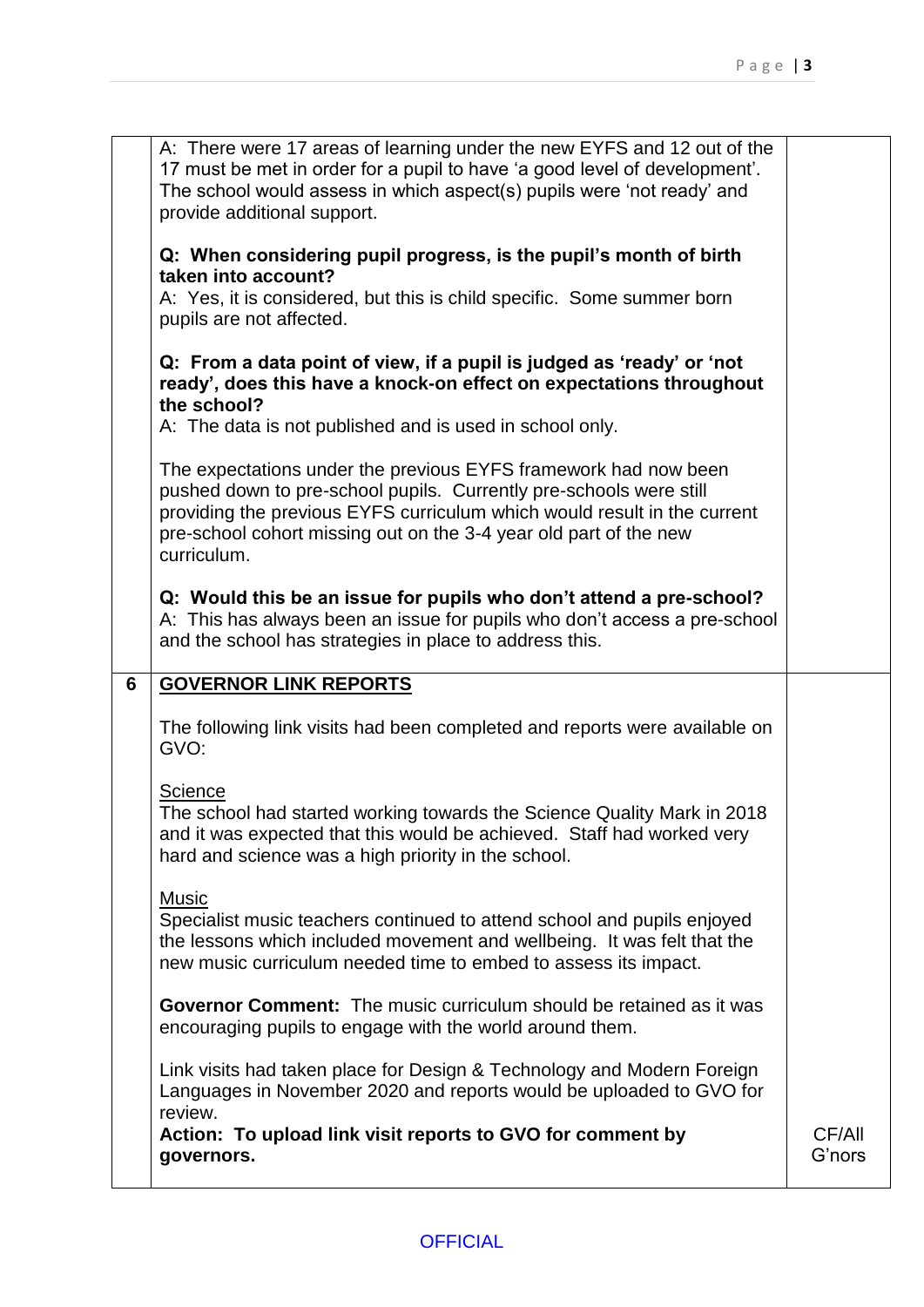|                         | Governors noted that all subjects had been reviewed in light of the impact<br>of Covid-19 and the school's risk assessment.                                                                                                                                                                                                                                                                                                                                                                                                 |  |
|-------------------------|-----------------------------------------------------------------------------------------------------------------------------------------------------------------------------------------------------------------------------------------------------------------------------------------------------------------------------------------------------------------------------------------------------------------------------------------------------------------------------------------------------------------------------|--|
| $\overline{\mathbf{r}}$ | <b>COVID-19</b>                                                                                                                                                                                                                                                                                                                                                                                                                                                                                                             |  |
|                         | Wellbeing<br>There had been heightened anxiety due to the changing Covid-19 situation<br>which was challenging and stressful for staff. Covid-19 restrictions meant<br>that teaching was isolating at the moment and staff were not able to mix<br>and socialise. Staff were trying to keep school as normal as possible for<br>pupils and had organised Covid-friendly nativities at Christmas 2020.<br>Pupils were all happy to be in school and staff had adapted well to the<br>challenge of delivering online lessons. |  |
|                         | Q: Will staff be able to have a break at half-term?<br>A: Some planning would be completed and the school was involved in<br>track and trace, so some staff would need to be available.                                                                                                                                                                                                                                                                                                                                     |  |
|                         | Remote Learning<br>A remote learning audit had been completed, an action plan created, and<br>the remote learning provision updated. The school had joined the Edtech<br>Support Network.                                                                                                                                                                                                                                                                                                                                   |  |
|                         | The quality and delivery of the provision had been well-received and<br>parental feedback was positive. All pupils (in school and at home) had a<br>structured day with a balance of live lessons and independent learning.<br>The school was continuing to deliver the core curriculum, PHSE and<br>foundation subjects. Assemblies continued to be held. All live sessions<br>were recorded so pupils could access them later if required.                                                                                |  |
|                         | A few members of the public had donated laptops, which the school had<br>wiped ready for pupil use. The school had access Vodafone's free data<br>sims for pupil use.                                                                                                                                                                                                                                                                                                                                                       |  |
|                         | The HT had attended remote teaching training from the DfE which had<br>talked about the importance of small group sessions with pupils. After the<br>February 2021 half-term, staff would start delivering guided reading<br>sessions to small groups of pupils.                                                                                                                                                                                                                                                            |  |
|                         | Q: Has the school been overwhelmed by demand for keyworker<br>places?<br>A: Approximately 30-35% of pupils are on site and half of these are<br>keyworker children. The risk assessment refers to a maximum of 10-12<br>pupils per classroom and the school has tried to keep to this, although<br>there would be space to accommodate more pupils if necessary.                                                                                                                                                            |  |
|                         | <b>Governor Comment:</b> The school has provided excellent online learning<br>which has been balanced and well-structured.                                                                                                                                                                                                                                                                                                                                                                                                  |  |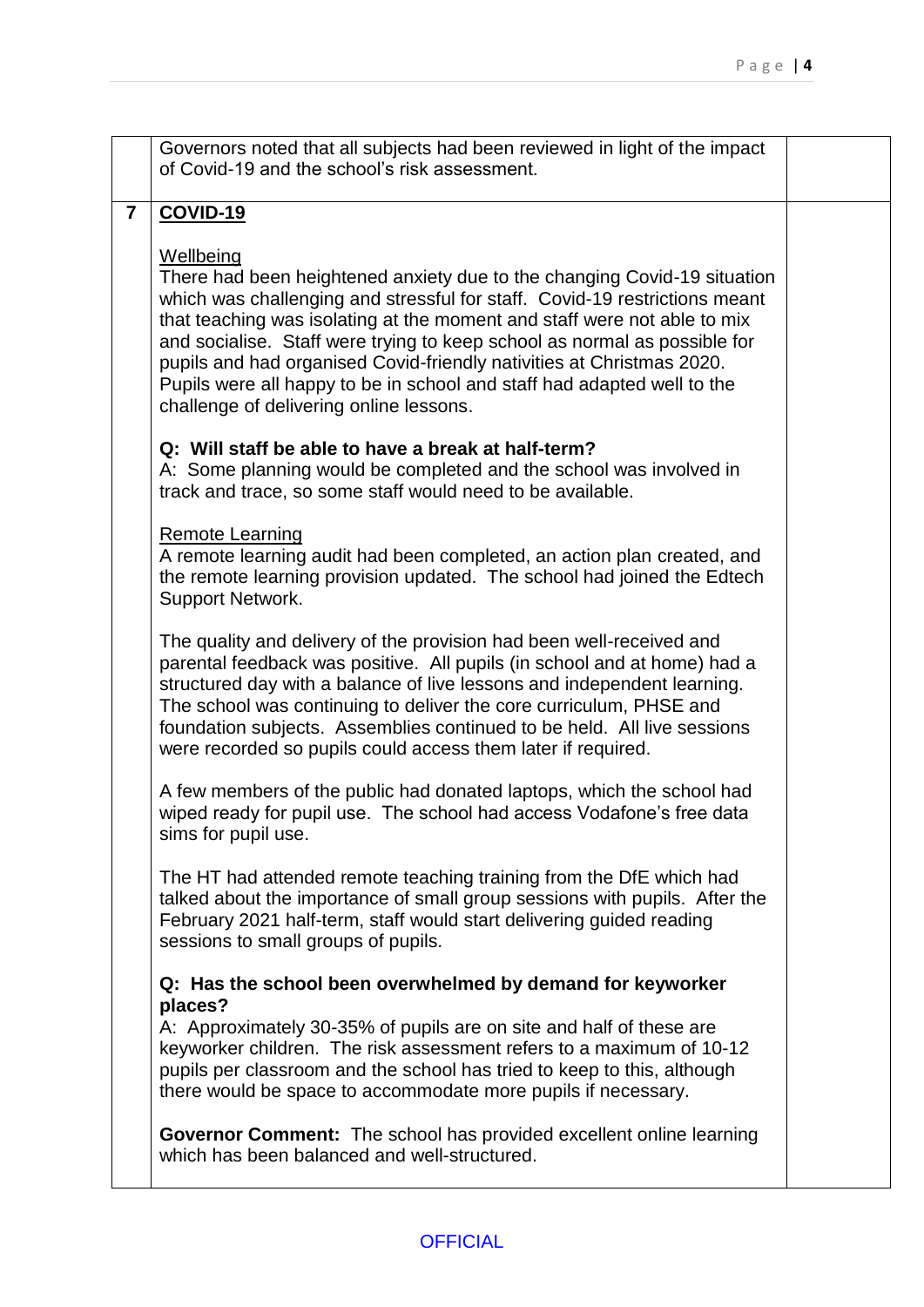|   | Governors noted that teachers were able to see that pupils were making                                                                              |           |
|---|-----------------------------------------------------------------------------------------------------------------------------------------------------|-----------|
|   | progress during remote learning. It was anticipated that there would be                                                                             |           |
|   | some catch-up required in foundation subjects. Assessments in maths                                                                                 |           |
|   | and writing were being undertaken prior to half-term.                                                                                               |           |
|   | It was confirmed that the details of the remote learning provision had been                                                                         |           |
|   | published on the school website by 25 <sup>th</sup> January 2021.                                                                                   |           |
|   |                                                                                                                                                     |           |
|   | Governors thanked all members of the school staff for their continued hard                                                                          |           |
|   | work during Covid-19. This had been a brilliant team effort.                                                                                        |           |
|   |                                                                                                                                                     |           |
| 8 | <b>PUPIL PREMIUM</b>                                                                                                                                |           |
|   |                                                                                                                                                     |           |
|   | All Pupil Premium pupils were currently in school and engaged with the                                                                              |           |
|   | curriculum.                                                                                                                                         |           |
|   |                                                                                                                                                     |           |
| 9 | <b>ATTENDANCE</b>                                                                                                                                   |           |
|   |                                                                                                                                                     |           |
|   | The school was currently at 99% attendance. This figure included                                                                                    |           |
|   | absences due to Covid-19. Governors were advised that an absence                                                                                    |           |
|   | would be counted if a pupil was expected to attend online or in school but                                                                          |           |
|   | did not turn up. Attendance was very high for online learning with only one                                                                         |           |
|   | or two pupils regularly not logging on. The school was trying to encourage                                                                          |           |
|   | these pupils to come into school.                                                                                                                   |           |
|   |                                                                                                                                                     |           |
|   | Q: Does the school contact pupils who don't attend school?                                                                                          |           |
|   | A: The office staff contact those who are expected to be in school and                                                                              |           |
|   | don't attend. Teachers contact pupils who don't log on to remote learning.                                                                          |           |
|   |                                                                                                                                                     |           |
|   | The school had bought back additional mentoring and coaching from the                                                                               |           |
|   | LA attendance team which had been useful.                                                                                                           |           |
|   |                                                                                                                                                     |           |
|   | 10   SAFEGUARDING                                                                                                                                   |           |
|   |                                                                                                                                                     |           |
|   | A Safeguarding link visit had been completed virtually in November 2020.                                                                            |           |
|   | The school used 'My Concern' to log issues and this was an effective tool.                                                                          |           |
|   | The Single Central Register (SCR) was due to be checked.                                                                                            |           |
|   | Action: To review the SCR.                                                                                                                          | <b>CF</b> |
|   |                                                                                                                                                     |           |
|   | The lockdown had not increased the number of safeguarding concerns but                                                                              |           |
|   | there had been a change in their nature with an increased level of                                                                                  |           |
|   | domestic violence noted. The school had no pupils on the Child Protection                                                                           |           |
|   | or Child in Need registers. Governors noted that the headteacher's                                                                                  |           |
|   | newsletter to parents always contained safeguarding information.                                                                                    |           |
|   |                                                                                                                                                     |           |
|   | Q: How is the Catch-Up Premium being used?                                                                                                          |           |
|   | A: The plan is available on the school website. £4K has been allocated to<br>provide SALT. Year 5 have received some group intervention and booster |           |
|   |                                                                                                                                                     |           |
|   | support. The school had invested in the 'Steps to Read' reading                                                                                     |           |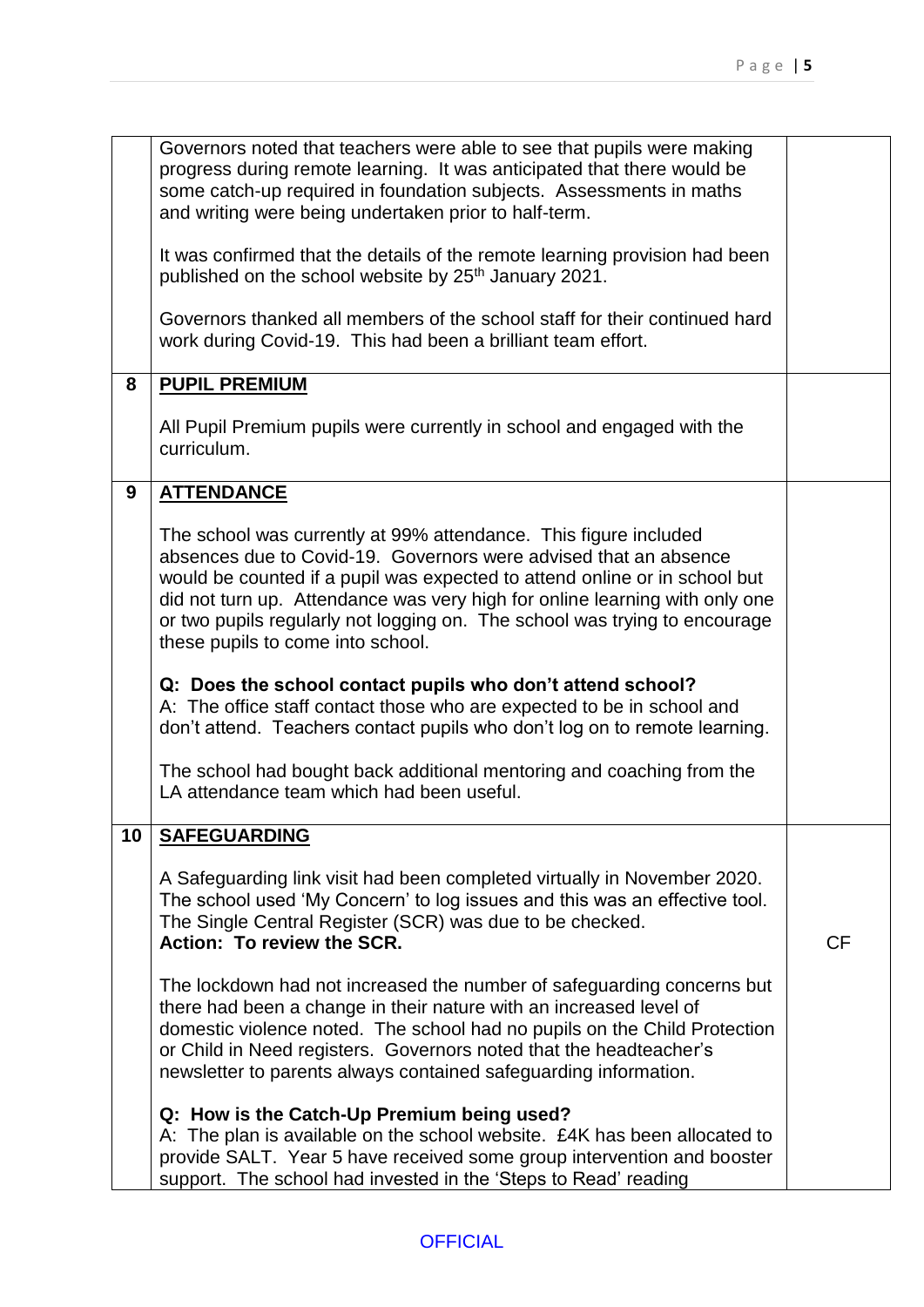|    | programme and books for pupils. It had been planned to use these to<br>deliver after-school reading sessions to pupils this term, however this has                                                                                                                                                                                                                                                                                                                                                                                                                                                                                                                                                    |              |
|----|-------------------------------------------------------------------------------------------------------------------------------------------------------------------------------------------------------------------------------------------------------------------------------------------------------------------------------------------------------------------------------------------------------------------------------------------------------------------------------------------------------------------------------------------------------------------------------------------------------------------------------------------------------------------------------------------------------|--------------|
|    | been postponed until all pupils have returned to school.                                                                                                                                                                                                                                                                                                                                                                                                                                                                                                                                                                                                                                              |              |
|    | Governor Comment: The Catch-Up Premium plan on the website was<br>very detailed. Clearly a lot of work had been put into considering how best<br>to spend the funds to meet the needs of pupils.                                                                                                                                                                                                                                                                                                                                                                                                                                                                                                      |              |
| 11 | <b>GOVERNOR TRAINING</b>                                                                                                                                                                                                                                                                                                                                                                                                                                                                                                                                                                                                                                                                              |              |
|    | Governors were advised that online LA Complaints training was running on<br>11 <sup>th</sup> February 2021 and online Exclusions training was on 1 <sup>st</sup> March 2021.<br>Action: To undertake Complaints and/or Exclusions training.                                                                                                                                                                                                                                                                                                                                                                                                                                                           | All G'nors   |
|    | CF had completed SEND training in autumn term 2020. WD had attended<br>a Governors for Schools webinar on "how and why school governors<br>should support staff mental health and wellbeing" on 28 <sup>th</sup> January 2021.<br>Information from both these events had been uploaded to GVO for<br>reference.                                                                                                                                                                                                                                                                                                                                                                                       |              |
| 12 | <b>POLICIES</b>                                                                                                                                                                                                                                                                                                                                                                                                                                                                                                                                                                                                                                                                                       |              |
|    | The following policies had been reviewed and approved via the GVO prior<br>to the meeting:<br>• 01 - In Year Admission of Children<br>11 – Collective Worship<br>$\bullet$<br>20 – Peripatetic Music Tuition in School<br>$\bullet$<br>$30 - Music$<br>$\bullet$<br>$31 -$ Art & Design<br>$\bullet$<br>41 – Science<br>$\bullet$<br>45 – Physical Education<br>$\bullet$<br>46 - Monitoring Standards<br>48 – Geography<br>55 - Intimate Care<br>73 – Internet Access<br>77 – Acceptable Use of ICE Equipment<br>$\bullet$<br>The review of Policy No: 39 - Long Term Absence was postponed to the<br>summer 2021 committee meeting.<br>Action: To add review of the Long Term Absence Policy to the | <b>Clerk</b> |
|    | summer T&L agenda.                                                                                                                                                                                                                                                                                                                                                                                                                                                                                                                                                                                                                                                                                    |              |
| 13 | <b>MAINTAINED SCHOOL IMPROVEMENT PARTNERSHIP (MSIP)</b>                                                                                                                                                                                                                                                                                                                                                                                                                                                                                                                                                                                                                                               |              |
|    | MSIP had not met this term, however governors were advised that this was<br>a very good support network for schools and headteachers.                                                                                                                                                                                                                                                                                                                                                                                                                                                                                                                                                                 |              |
| 14 | <b>GOVERNANCE NEWSLETTER</b>                                                                                                                                                                                                                                                                                                                                                                                                                                                                                                                                                                                                                                                                          |              |